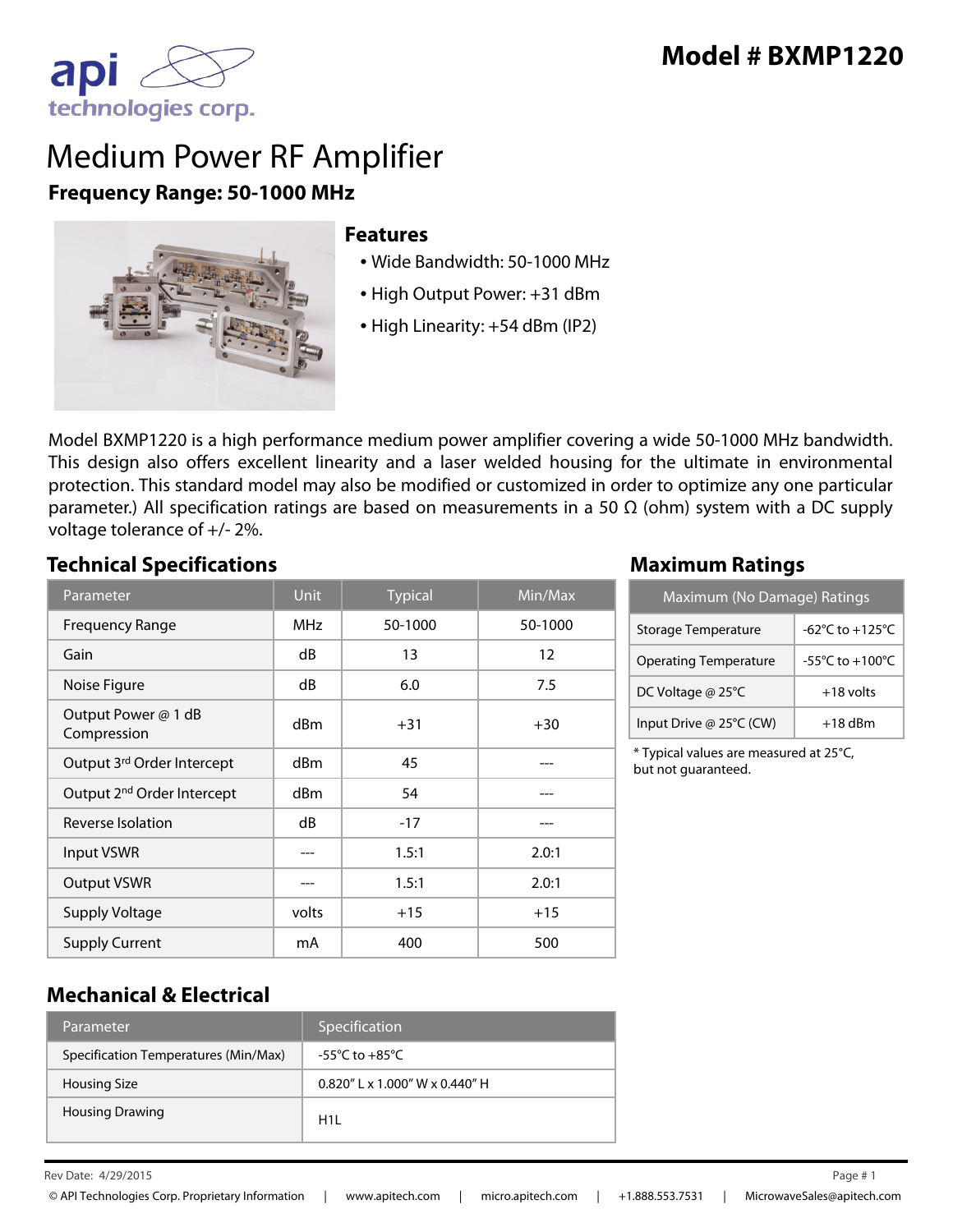



#### **Typical Performance Graphs**



Rev Date: 4/29/2015 Page # 2